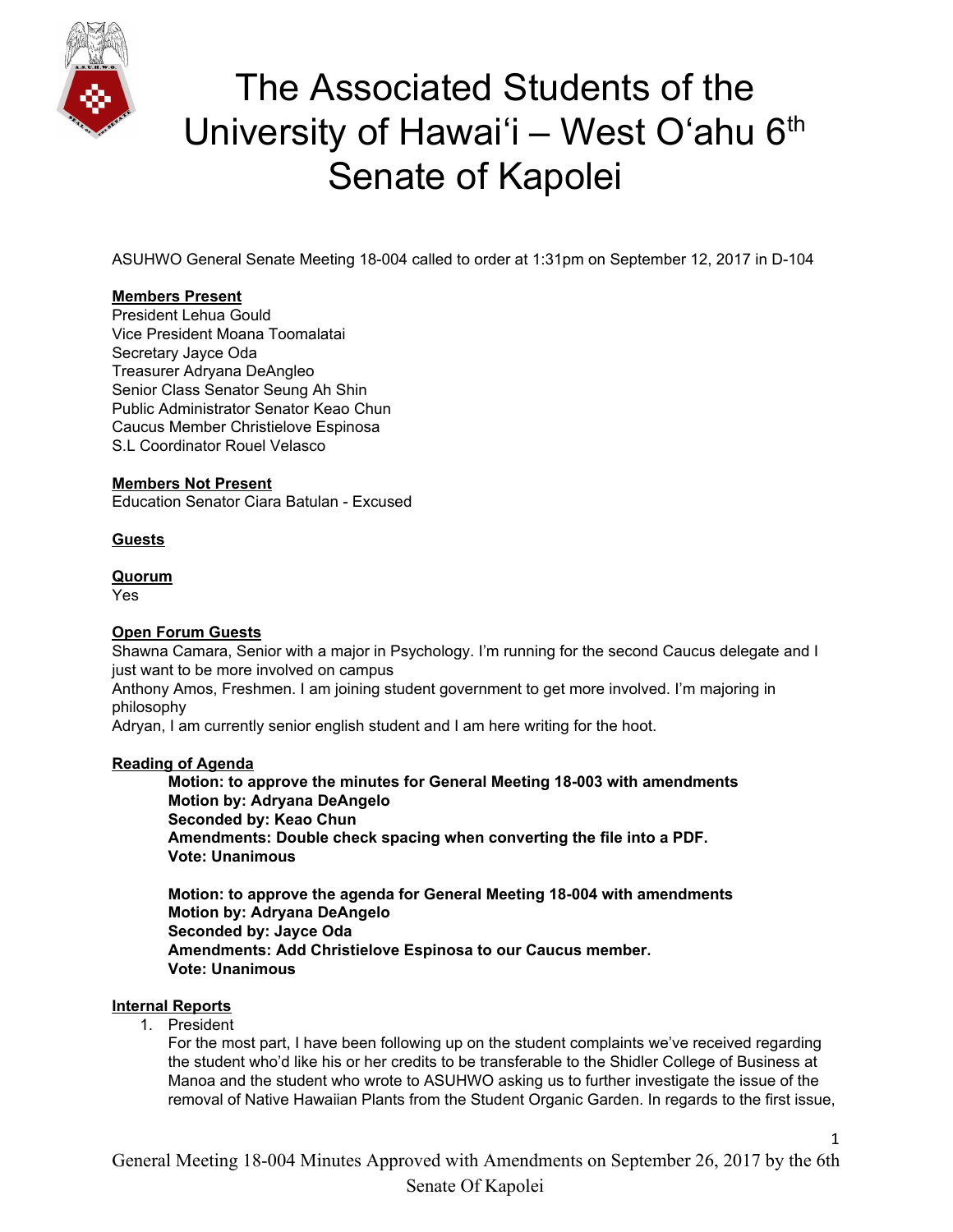

I spoke with Vice Chancellor Oliveira, Vice Chancellor Moniz, Leslie Opulauoho, and Jan Javinar. They provided me with a memo written by Leslie Opulauoho addressing the student's concern and explaining that due to a difference in accreditation, credits between the universities will not be transferable. In regards to the second student issue, I will be meeting with the following people:

Kevin Ishida, Vice Chancellor for Administration Bonnie Arakawa, Director of Planning, Facilities, CIP & Land Beverly Orillo, Environmental Health and Safety Officer James Shattuck, Planning and Design Manager Judy Oliveira, Vice Chancellor for Student Affairs

Tomorrow at 3:45pm to further investigate the removal of the Native Hawaiian Plants from the Student Organic Garden. As of current, all removal work has been halted.

#### 2. Vice President

I would like to schedule meetings with the senate members this month to discuss individual initiatives. The meeting will be to see where you currently are with your initiative. If you don't currently have an initiative that is not a problem, I'm looking to make sure that you have a topic or issue that you want to focus on. This meeting would be a way for us to brainstorm initiative ideas and develop a plan of action for you to carry out your initiative this semester. If our schedules are not matching up then we can figure out alternate ways to meet online.

### 3. Secretary

I have received an email confirmation on reserving room E-109 for our future meetings starting on 09/26.

I have also updated the website of our group picture, approved minutes and agendas as well as posting the location and times of our upcoming meetings.

4. Treasurer

There are \$38,590 in the account. I'm going to order a new couch, a possible office chair, and ink for the printer. A possible office computer and we can have a discussion on that. I have passed out the stipend form. I have talked to Kelly about ordering those things and she is going to help me with that.

### 5. Advisors

a. Student Life Coordinator

Thank you to those who met with Jan last week, the last part is narrowing down those items. We would need to schedule another meeting to finish up the MIdwest Academy, for another hour or hour and a half.

### 6. Standing Committee Reports

- a. Budget and Finance We are voting on the Pizza Bill.
- b. Activities

Last week Jayce and I have planned for Club Rush. After a date will be established for

2

General Meeting 18-004 Minutes Approved with Amendments on September 26, 2017 by the 6th Senate Of Kapolei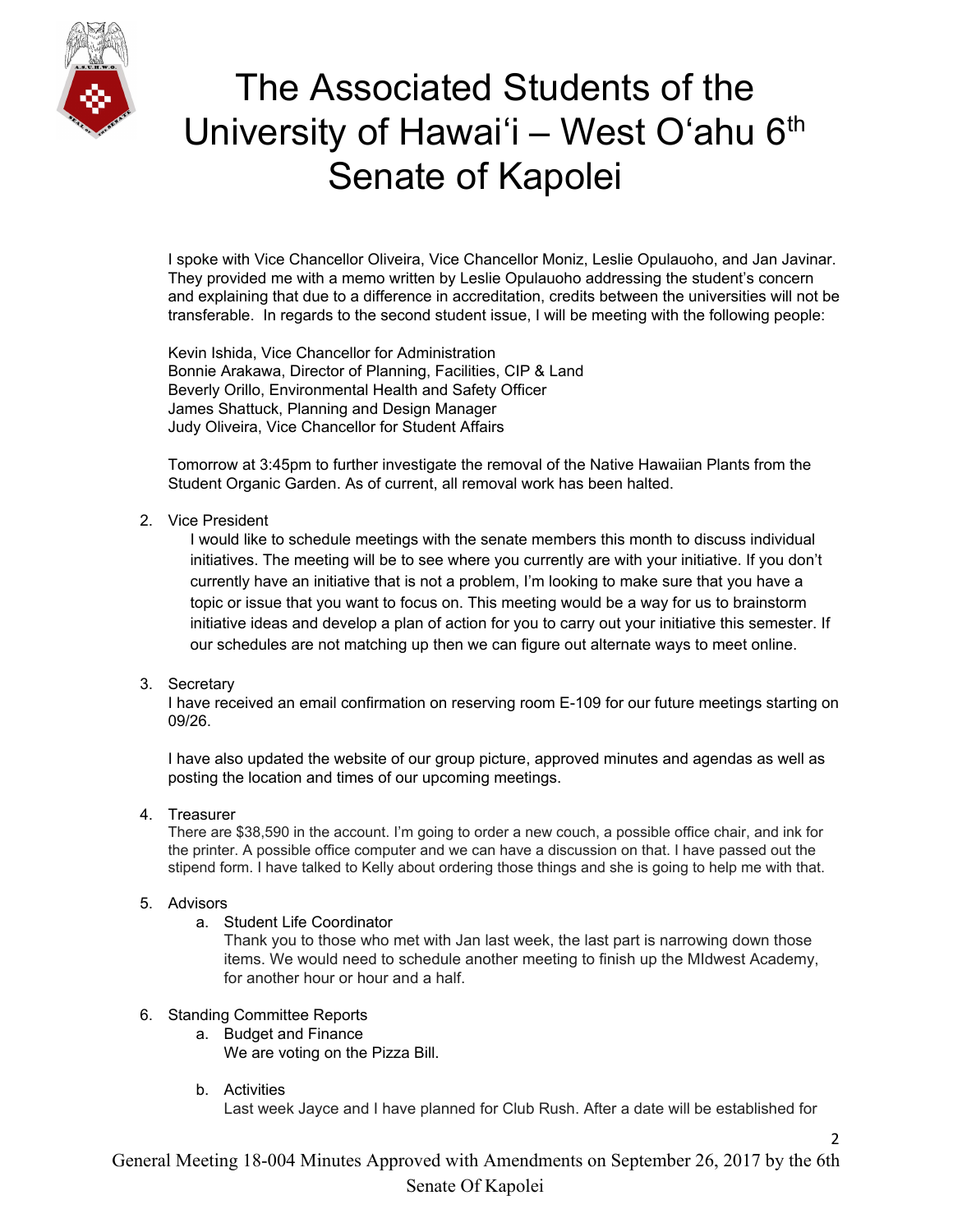

Town Hall, I can conduct a meeting immediately for it.

c. Legislative Schedule of first committee meeting is September 19, 2017 at 2:00pm, in the office.

### 7. Ad Hoc Committees

a. Elections Committee

We will need a chair for this committee, and also figure out which days we will do our pizza event. Tuesday, October 3 and Wednesday, October 4, from 10:30am-2:00pm in the courtyard. Lehua will be sending out a google doc to fill out time slots for when people are available.

The Elections period will be held on October 3 to October 6.

Keao will be the chair for this committee.

b. Transition Committee No new report.

#### 8. Senators Report

- a. Senior Class Senator No new report, I haven't planned an initiative yet.
- b. Public Administration Division Senator ASUHWO business cards have been redesigned as requested from last meeting; proofs will be submitted at the meeting.

Lehua: Adding our facebook and instagram as well as changing the email on the black colored card and then sending that out to the members.

Still In-work on the government "Picture Boards" for the classrooms. This may not be a possible project to finish soon as the cost and availability of such custom items may be too costly or take an extended amount of time. Other options are available if we wish to pursue this matter.

The Law Society Club has yet to get back to me with any sort of specific plan of there activates on September 19, 20, or 21.

c. Education Division Senator

I am still having a hard time finalizing my Initiative. Unless I find a time to talk to the education division head about the TEACH grant, it is hard to contact Financial Aid as the agents are either always busy and there is no specific agent for TEACH since all fall under general financial aid contact. I am also on a time crunch because I am heading for surgery tomorrow which can push a lot of my work load and take home sheets from Kumon later so I am unable to find a day to meet with Kirsten Nakamoto(but I'll email her). As for my alternative initiative where UHWO can have a partnership with a high school, I am still unsure because so far I have called Campbell High School if they offer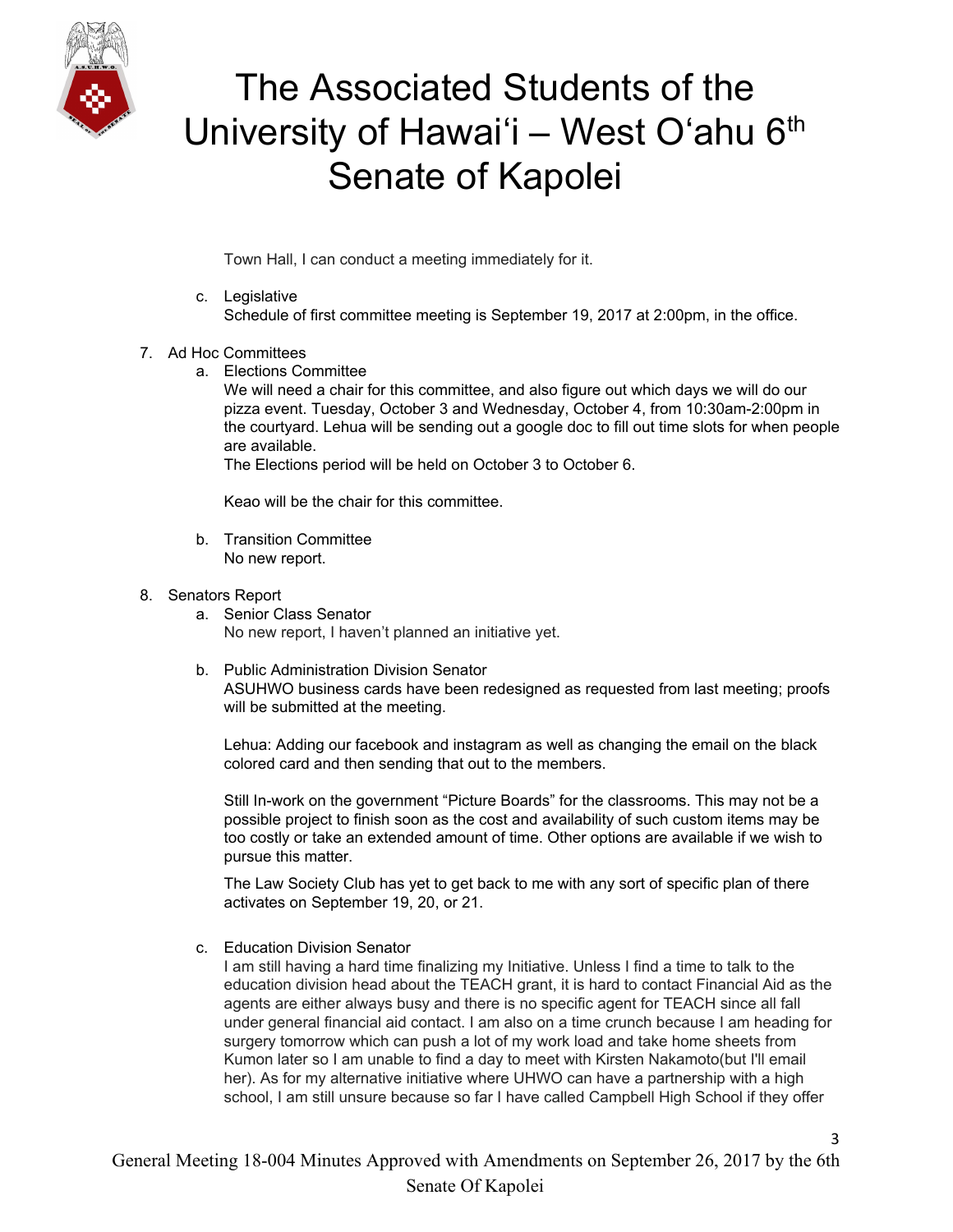

education classes and they only have early childhood which does not fall under education. I will try to call other high schools. Other than that, I think attending Education Club's meeting this Thursday will help me eliminate what not to do for an initiative because I heard they are working with Dr. Niles for something. I am planning to do my first constituency meeting on September 27, 2017 while I am still debating on the hours. Since I have education majors in three of my classes, I might ask for their emails to invite them through google form or google drive so that I would have some people attend. I also created a flyer in canva and am planning to post it soon through our IG account.

Lehua: In response to her second initiative, we do have a partnership for education students, so it is something Moana can talk to her about.

### 9. Caucus Ambassador

No new update since last report. our next meeting will be on sep 16th at windward community college. I am still working on the draft for the La Kuakoa resolution so hopefully I can get that out at the end of this week or beginning of next week so you guys can look at it and revise what's needed.

### 10. Campus Committee Report

a. Health,Transportation and Technology (HTT)Committee We went over the budget during this first meeting.

A member had brought up that the library is looking for funding for a new scanner which would allow students to digitally scan their books. Concerns about if students would be allowed to copy their whole books, and what kind of toll this would take on the Bookstore. Also if this means that teachers would be allowed to use this as well, and simply have the copy of the book available online through laulima that way students didn't have to buy their books, again a question of what toll it would take on the Bookstore.

Discussion on the issues of the scanner.

Another member also brought up possibly installing dash cams to the shuttles, as there has been many close calls on the road. Also students have been asking the shuttle drivers if they could have some sort of tracking app that way they knew where each driver was and they know who they could call. This would also mean the drivers would need new phones which supports the app, as well as the tracking. The drivers as well as the students were also asking for a shelter where the students could wait for them in the shade.

Jayce will create a google doc for any questions about the scanner and the issues about the shuttles.

4

Our next meeting is on December 8 at 11:00am.

b. Senior Staff Committee During the meeting they mentioned the Dental Hygiene program from Manoa, which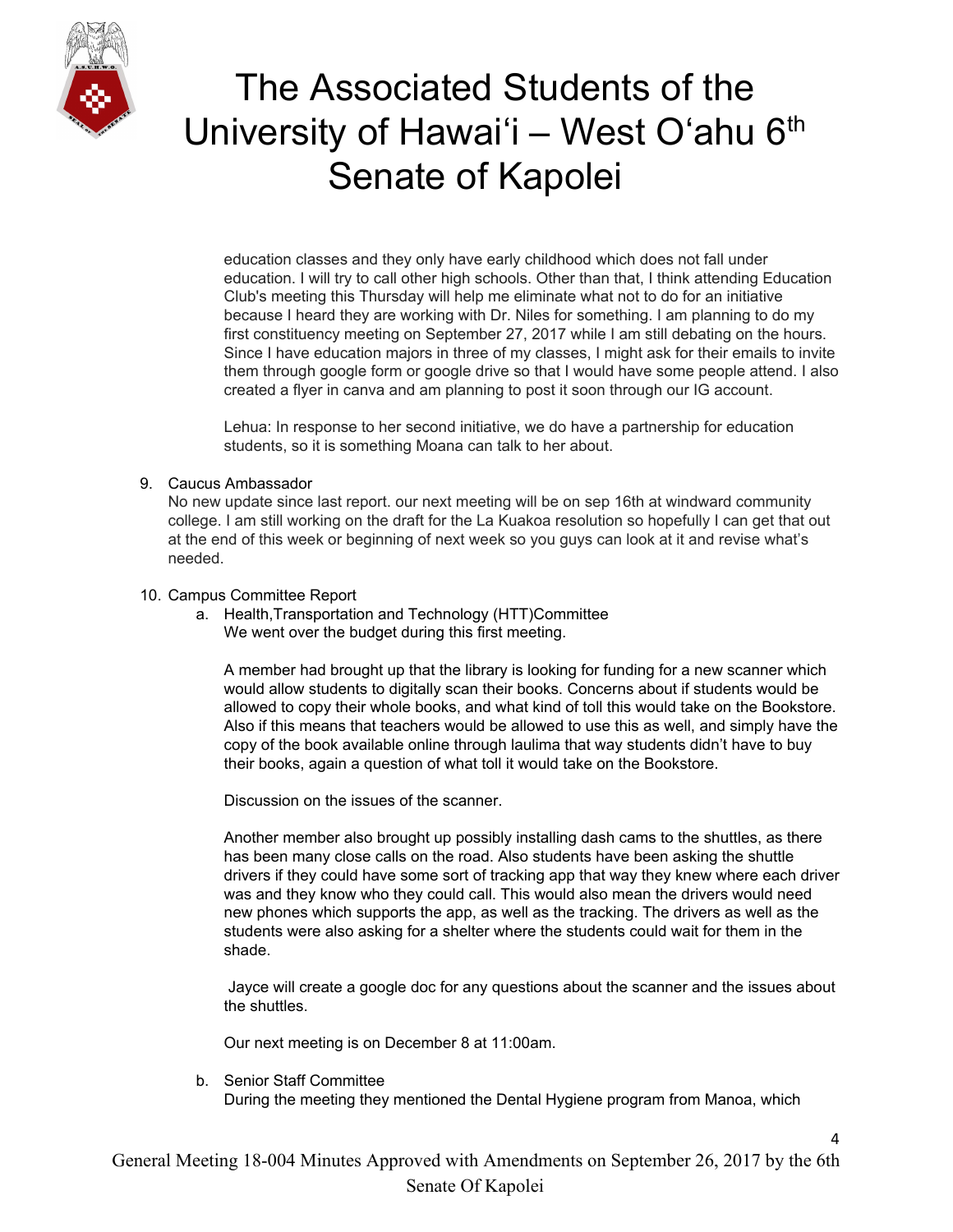

UHWO will be picking up, part of the next building will go towards this program. They are going to start of program evaluation to develop more programs. A staff member brought up a technological issue, there is an official name and a preferred name, so is there any way to change it to a preferred name so the student isn't offended because it'll automatically show their official name.

There is a guest coming to received a tour, and is asking to speak to student government or the student body to see how the campus is moving forward. I am unsure of the date and time.

Meetings will be every 3rd wednesday in D-104 from 9:00-10:30am. Seung ah will be on this committee until further notice after special elections.

c. Faculty Senate Committee

I attended the faculty senate meeting in Lehua's stead on September first. I sent the notes from the meeting to Lehua. Following the contact that Lehua has with Vice Chancellor Moniz, I think it would be a good idea for students to be involved in the Academic café that is going on this coming Friday. The café is to go over the work that the LDRP has done so far. Currently the faculty is going through their contract renewals and the 10 year promotions. Per Vice Chancellor Oliveria's report we enrollment has gone up to over 3,000 this semester. She also shared that there is an early alert in place to monitor students that are currently having a hard time in classes. The performance is currently based on attendance and will later be on performance in class. Vice Chancellor Oliveria also stated that the office of VCSA will be focusing on student life on campus. The Curriculum committee did go over the fact that teachers would be submitting their course material for the summer and spring of 2018 this month.

Discussion on having committees be more open to students, if they are public and if meetings are not then having ASUHWO publicly ask students what they think on the different issues.

Discussion on VCSA and how they are making sure professors are inputting attendance, and updating the gradebook in a timely matter. This is an optional participation for professors.

d. Campus Compliance Committee

During the last meeting on september 1, I could not attend but they did share their records..

They changed constitution day from September 13 to the 19, from 10am- 11am in the library. In this meeting they introduced HUI happy hour. It is a once a month network meet to build a network and partnerships. The next meeting will be on september 21 from 9:00-11:00am.

Seung Ah is not the representative for this committee, it is suppose to be Ciara according to the minutes. It is between Ciara and Seung Ah to come to agreement about who will be the representative and to let Lehua, Moana, Jayce as well as the committee know who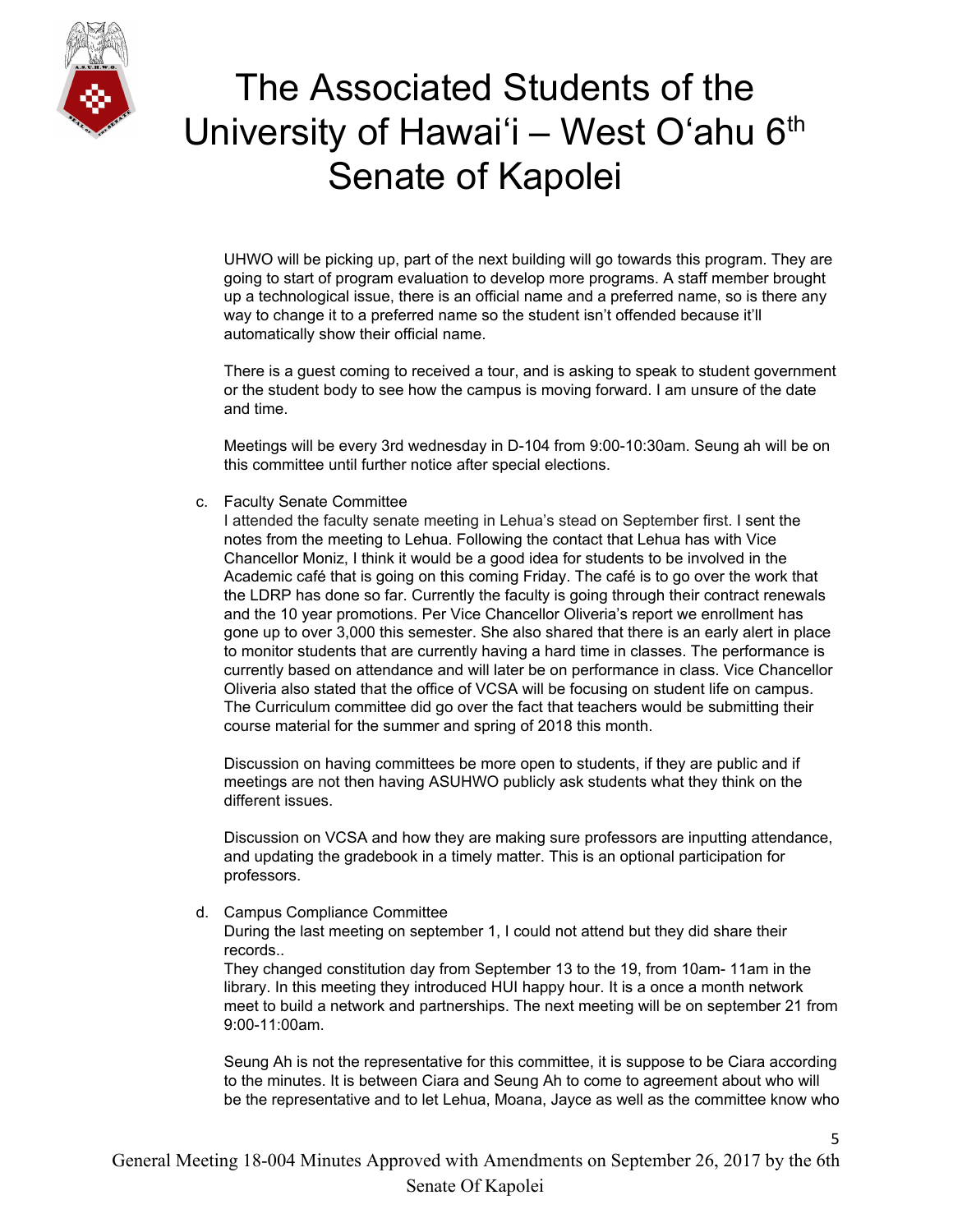

will be the representative.

### e. LRDP

- i. IAELF Master Strategic Work Group
	- It was a start up meeting for the semester, to go over what the committee's action plans will be. I have shared my notes with Rouel and Lehua. Some expressed action plan were development of academics. All the committees do have work on their sections of reports to make one whole cohesive one. I expressed a question about the student voting as well as the other chairs. I am waiting to hear back on that from Jeff.
- ii. Land/Facilities Work Group No new report, I haven't received a meeting date
- iii. Long Range Academic Work Group No new report, I haven't recieved a meeting date
- iv. Enrollment Management Work Group No new report, I haven't recieved a meeting date.

Lehua will be double checking on the work groups to make sure representatives are getting the correct emails.

### **Unfinished Business**

- 1. Welcome Week Tabling No further discussion.
- 2. Punua Days No further discussion.
- 3. Senate Photos for Classrooms No further discussion.
- 4. Meeting Time Postings The flyers in the classrooms will need to be updated as Jayce has confirmed E-109 as our meeting location. Lehua will be taking care of these.
- 5. Office Hours

Make sure you fill out the papers in the binder. If you haven't been logging your hours then backlog. Only record the hours you have designated that has been posted online. You can record extra office hours only if you are doing Senate related work.

6

6. Club Rush Discuss in new businesses.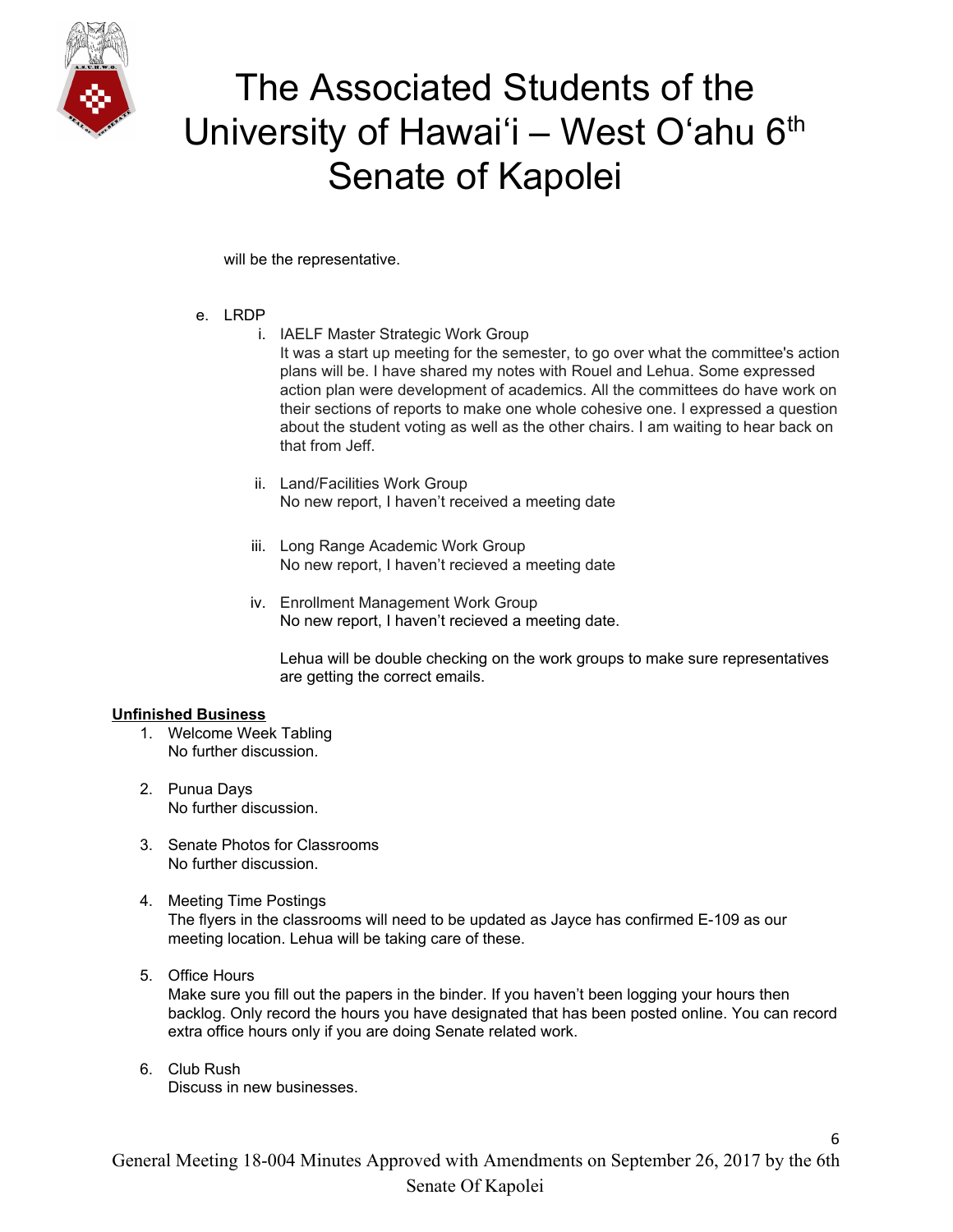

7. First Town Hall/Swear in Ceremony This will take place after the senate ratifies the votes. We are currently looking at Tuesday October 17 or Thursday October 19 from 11:00am-12:30pm. These times are tentative as Lehua will be asking our Vice Chancellors to come and run our Swear in Ceremony. A majority of this will be handed off to the activities committee.

### **New Business**

- 1. Approval of Pizza Bil **Motion: to approve senate bill 18-01 Motion by: Moana Toomalatai Seconded by: Jayce Oda Vote: Unanimous**
- 2. Club Rush Debrief

Thank you to everyone who made themselves available to help with club rush. Lehua couldn't be there on Thursday, but Wednesday we had a really good turn out, a lot of students did come by to win SWAG. Thank you to the activities committee for being organized and getting things done. We do need to add wheels to the connect4.

- 3. Appointment of Caucus Representative **Motion: to appoint Shawna Leigh Camara as a Caucus Representative Motion by: Adryana DeAngelo Seconded by: Jayce Oda Vote: Unanimous**
- 4. Student Complaint Letter: Transferable Credits This was discussed in the report.
- 5. Student Complaint Letter: Native Hawaiian Plant removal from the Mālā This was discussed in the report.
- 6. ASUHWO Representative for UH West Oʻahu Arts Committee I got an email from the Chancellor's secretary. they are creating an Art Committee, and is asking Student Government representative for a one year commitment.

Keao will be the representative for the Art Committee.

Discussion on if senate members feel overwhelmed, then to possibly open it up to the student body.

7. Tobacco Free College Program Grant Discussion on what the Grant is and what it entails. Discussion on the survey that was done in 2015.

Lehua will be emailing Judy that the Senate will be standing by the previous work done.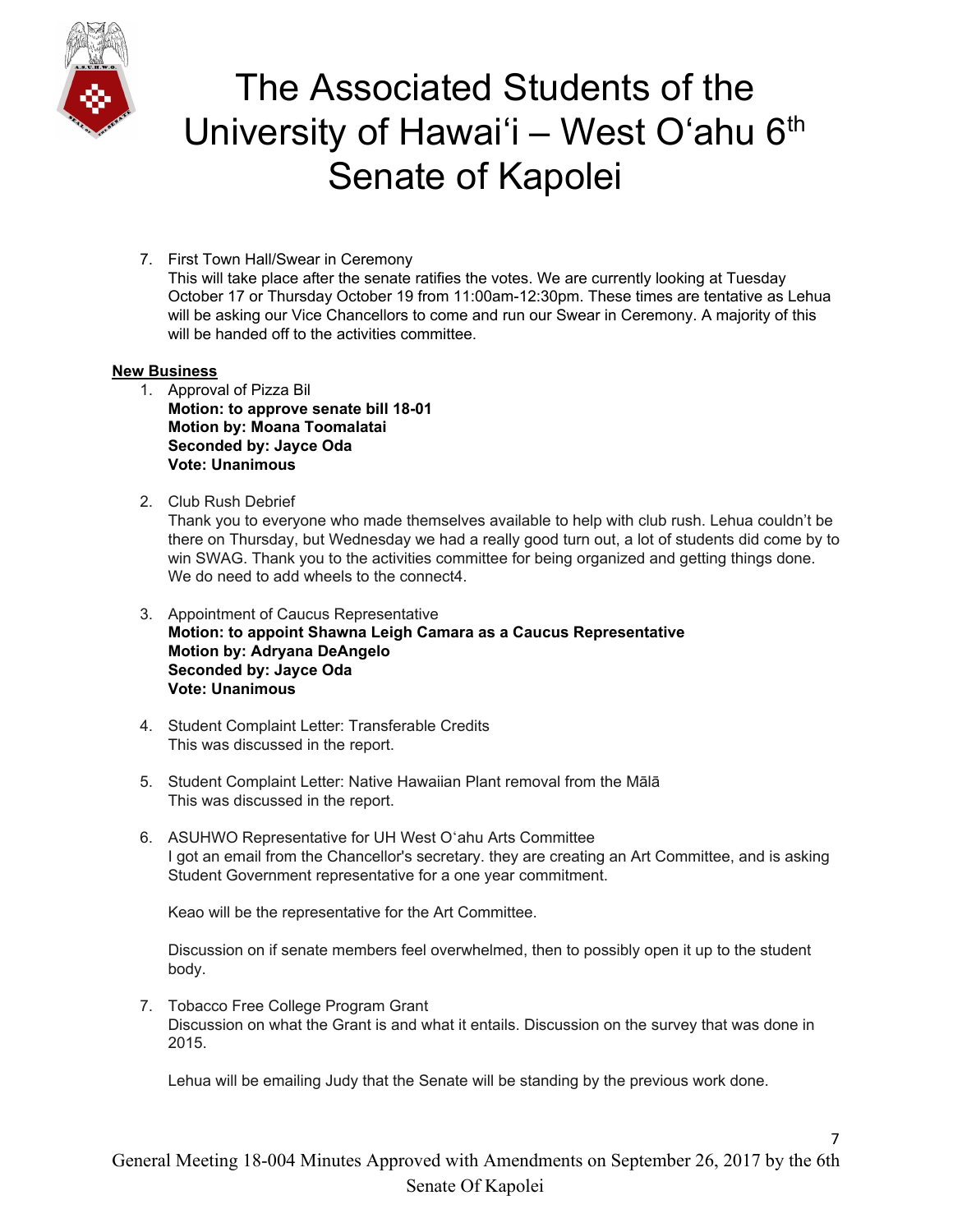

8. MidWest Academy Model Training Debrief and Next Steps As Rouel mentioned in his report, we met with Jan we were able to compile a list of top issues for 2017-2018. We have issues around programs of study, course availability both online and inperson for upper division courses, facilities on campus such as residence halls with meal plans at an affordable cost, awareness of international programs, school pride and involvement, graduation not being limited to a certain number of ticket to promote family participation, a job and career center, special facilities for specific programs of study to foster student interaction, finical support for students with large projects in class, and the E ala pono program.

We want to take it to the next step in learning how to focus these concerns more and how to properly plan this so it can effect change.

This training will be held on Tuesday, September 19 from 2:00pm-3:30pm.

### **Announcements and Open Forum**

**Meeting Adjournment at 3:09pm Motioned by: Keao Chun Seconded by: Jayce Oda**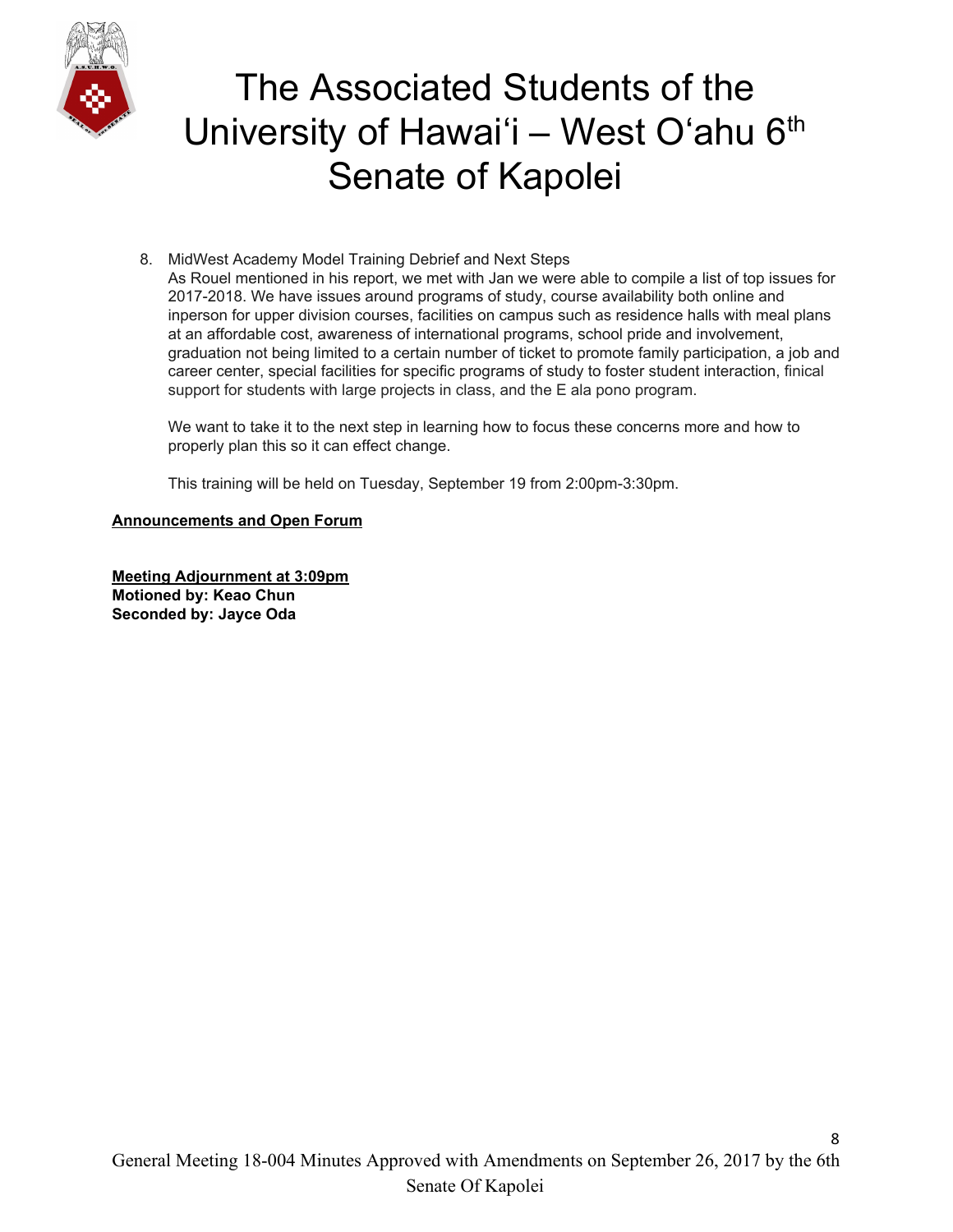

### **Voting Record**

| Voting Record for General Meeting 18-004,<br>Approval of Agenda and Minutes: To Approve<br>Minutes for GM 18-003 |    |     |         |         |
|------------------------------------------------------------------------------------------------------------------|----|-----|---------|---------|
| Name                                                                                                             | Ye | Nay | Abstain | Vote By |
|                                                                                                                  | а  |     |         | Proxy   |
| Moana<br>Toomalatai                                                                                              | x  |     |         | N/A     |
| Jayce Oda                                                                                                        | X  |     |         | N/A     |
| Adryana<br>DeAngelo                                                                                              | X  |     |         | N/A     |
| Seung Ah<br>Shin                                                                                                 | X  |     |         | N/A     |
| Keao Chun                                                                                                        | X  |     |         | N/A     |
| Ciara<br>Batulan                                                                                                 | X  |     |         | Yes     |

| Voting Record for General Meeting 18-004,<br>Approval of Agenda and Minutes: To Approve<br>Agenda for GM 18-004 |    |     |         |         |
|-----------------------------------------------------------------------------------------------------------------|----|-----|---------|---------|
| Name                                                                                                            | Ye | Nay | Abstain | Vote By |
|                                                                                                                 | а  |     |         | Proxy   |
| Moana                                                                                                           | x  |     |         | N/A     |
| Toomalatai                                                                                                      |    |     |         |         |
| Jayce Oda                                                                                                       | X  |     |         | N/A     |
| Adryana                                                                                                         | X  |     |         | N/A     |
| DeAngelo                                                                                                        |    |     |         |         |
| Seung Ah                                                                                                        | X  |     |         | N/A     |
| Shin                                                                                                            |    |     |         |         |
| Keao Chun                                                                                                       | x  |     |         | N/A     |
| Ciara                                                                                                           | X  |     |         | Yes     |
| Batulan                                                                                                         |    |     |         |         |

| Voting Record for General Meeting 18-004,<br>Approval of Senate Bill 18-01 (Pizza Bill) |         |     |         |                  |
|-----------------------------------------------------------------------------------------|---------|-----|---------|------------------|
| Name                                                                                    | Ye<br>а | Nay | Abstain | Vote By<br>Proxy |
| Moana<br>Toomalatai                                                                     | X       |     |         | N/A              |
| Jayce Oda                                                                               | x       |     |         | N/A              |
| Adryana<br>DeAngelo                                                                     | x       |     |         | N/A              |